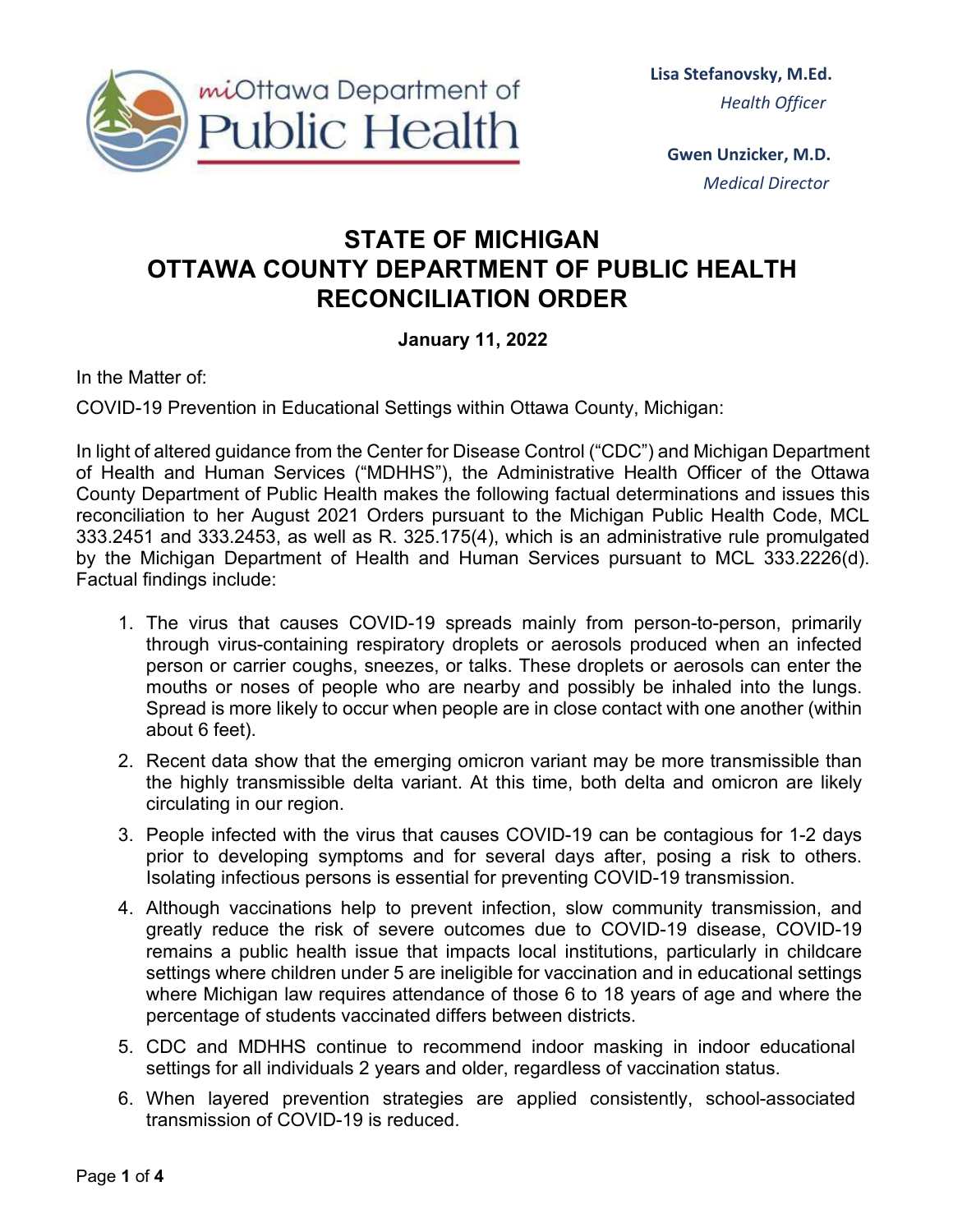- 7. Area hospitals are currently overwhelmed, often resulting in long wait times for care and diversion of ambulances away from full emergency departments to other hospitals which may be greater distances away. Federal teams are assigned to area hospitals to provide additional staffing assistance during the current surge. With expected increases in COVID-19 cases due to the Omicron variant, as seen in other U.S. states, there is an imminent danger to the public health system, the health care system and the residents of Ottawa County.
- 8. It is evident that the number of cases of COVID-19 in all settings have exceeded the case investigation and contact tracing capacity of the public health system and its partners; however, household transmission of COVID-19 is common. Because risk of transmission is as high as 53% within households, household members who are not sick but have been exposed to COVID-19 pose a higher risk to the community if they return to public activities before a quarantine period has been completed. Therefore, this Order prioritizes quarantine for household close contacts.
- 9. Nationwide, COVID-19 cases and hospitalizations among children are rising. Children are at risk of hospitalization and death from acute COVID-19. While this risk is lower than among adults, children have died and had severe outcomes as a result of COVID-19 illness. Furthermore, COVID-19 can lead to long-term effects which range from subacute to severe, regardless of the severity of the initial disease.

**NOW, THEREFORE**, **IT IS HEREBY ORDERED** that all Educational Institutions and Persons in Educational Settings must adhere to the following rules:

- 1. All persons, regardless of vaccination status, who test positive for COVID-19 or have been diagnosed with COVID-19 by a licensed health care provider are required to isolate at home. In Educational Settings that have a universal face mask policy, persons who are asymptomatic or fever-free without medication and with symptoms largely resolved may return to school wearing an appropriate well-fitting mask between days 6 and 10. In Educational Settings that do not have a universal face mask policy, persons must continue to isolate at home through day 10.
- 2. The following quarantine requirements and exemptions will apply for household close contacts of a COVID-19 case:
	- a. Household close contacts required to quarantine must stay home during the household COVID-19 case's full isolation period of at least 5 days and for a minimum of 5 days following the end of the household case's isolation period. Household contacts may then return to the educational setting wearing an appropriate well-fitting face mask at all times on days 6 through 10 regardless of the educational setting's face mask policy, monitoring daily for symptoms. If they are unable or unwilling to wear a face mask from days 6 through 10, they must quarantine at home for the entire 10 days from the end of the case's isolation period. These quarantine requirements apply to the persons in the categories below:
		- i. If they are 18 and older and have not received all recommended vaccine doses, including boosters and additional shots for some immunocompromised people, or
		- ii. If they are ages 5-17 and have not completed the primary series of COVID-19 vaccines, or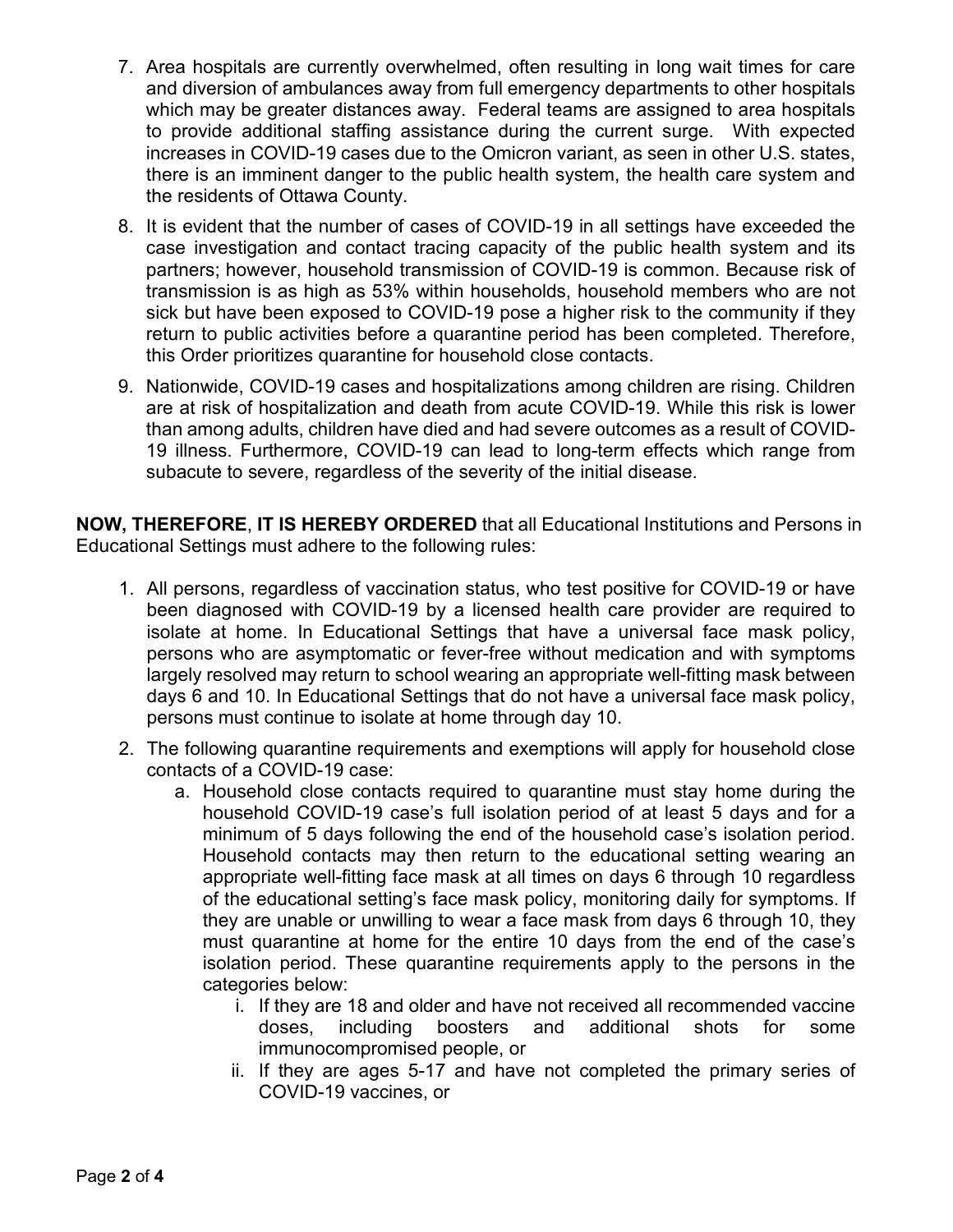- iii. If they are persons of any age who have not had confirmed COVID-19 within the last 90 days (a positive viral test documented in MDSS at the time of the illness)
- b. Household contacts not required to quarantine may attend educational settings during the household case's isolation period as long as they wear an appropriate well-fitting mask throughout the duration of the household case's isolation period plus an additional 10 days, regardless of the educational setting's face mask policy, monitoring daily for symptoms. If they are unable or unwilling to wear a face mask as directed above, they should quarantine at home for the case's isolation period and an additional 10 days. This applies to the persons in the categories below:
	- i. They are 18 and older and have received all recommended vaccine doses, including boosters and additional shots for some immunocompromised people, or
	- ii. They are ages 5-17 and have completed the primary series of COVID-19 vaccines, or
	- iii. They are persons of any age who have had confirmed COVID-19 within the last 90 days (a positive viral test documented in MDSS at the time of the illness)
- 3. Schools must provide public notice to the school community in a highly visible location on the school's website that outlines the school's COVID-19 prevention strategies for the 2021-2022 school year by completing the COVID-19 Prevention Strategy for Schools Form. Public notice must be published no later than January 21, 2022. The school must notify the school community and the OCDPH of any subsequent changes in the school's COVID-19 prevention strategies by indicating revision date and revision history in the COVID-19 Prevention Strategy for Schools Form.

**IT IS FURTHER ORDERED** that the following terms shall have the following definitions for purposes of this ORDER:

- a. "COVID-19 case" for the purposes of this order is a person who tests positive for COVID-19 or has been diagnosed with COVID-19 by a licensed health care provider.
- b. "Educational Institutions" or "Educational Settings" includes youth camps, youth programs, childcare centers, preschools, primary through secondary schools, vocational schools, colleges, and universities and other organized activities outside the home where coursework is taught. This definition includes educationally affiliated extracurricular activities such as athletics, performances, assemblies, outings, clubs, etc.
- c. "Persons in Educational Settings" means students, teachers, administrative staff, attendees, volunteers, visitors, coaches, camp leaders, and other employees or volunteers of Educational Institutions.
- d. "Household close contact" means a close contact that lives with a COVID-19 case in a shared dwelling with common kitchen or bathroom facilities. In dwellings with shared kitchen or bathroom facilities occupied by 20 or more unrelated persons, households are defined by individuals who share a bedroom.
- e. "Isolation" means separating people infected with COVID-19 from those who are not infected. People who are in isolation are contagious and should stay home until it's safe for them to be around others. At home, anyone sick or infected should separate